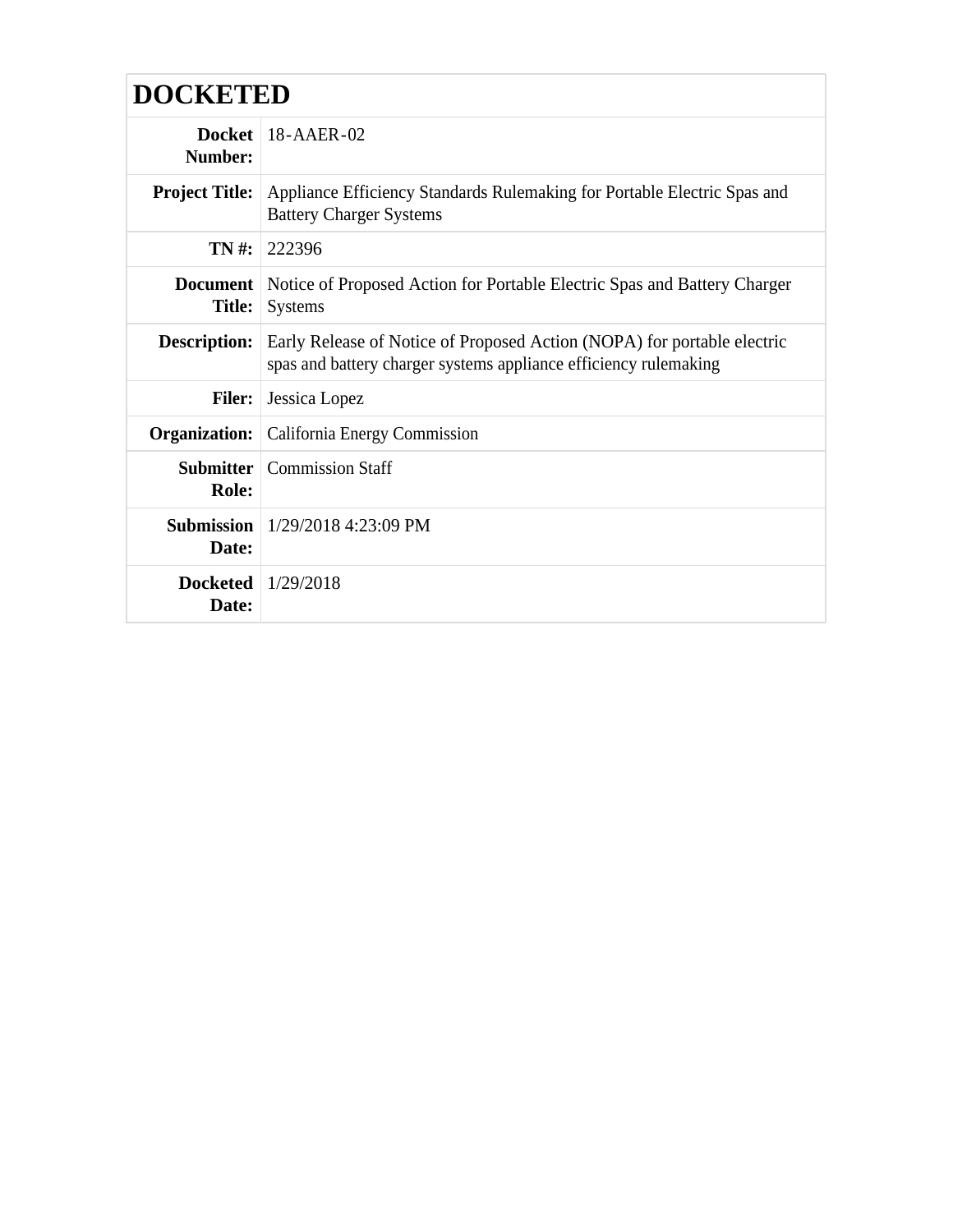**CALIFORNIA ENERGY COMMISSION** 1516 Ninth Street Sacramento, California 95814



# **Early Release of Notice of Proposed Action for Portable Electric Spas and Battery Chargers**

January 29, 2018

In order to give stakeholders and the public an advance view of the direction the California Energy Commission is proposing to take, the Energy Commission is releasing the Notice of Proposed Action (NOPA) for portable electric spas and battery chargers on Monday, January 29, 2018, prior to the notice being published in the California Regulatory Notice Register by the Office of Administrative Law. The notice will be published in the California Regulatory Notice Register on Friday, February 2, 2018, at which point the official 45-day comment period will start. Comments may be submitted prior to the California Regulatory Notice Register publishing date.

Publication of the NOPA begins the formal rulemaking process and serves as a public announcement by the Energy Commission that it is proposing to adopt, amend, or repeal regulations in the California Code of Regulations. Questions may be addressed to Jessica Lopez at *Jessica.Lopez@energy.ca.gov* or (916) 654-5125.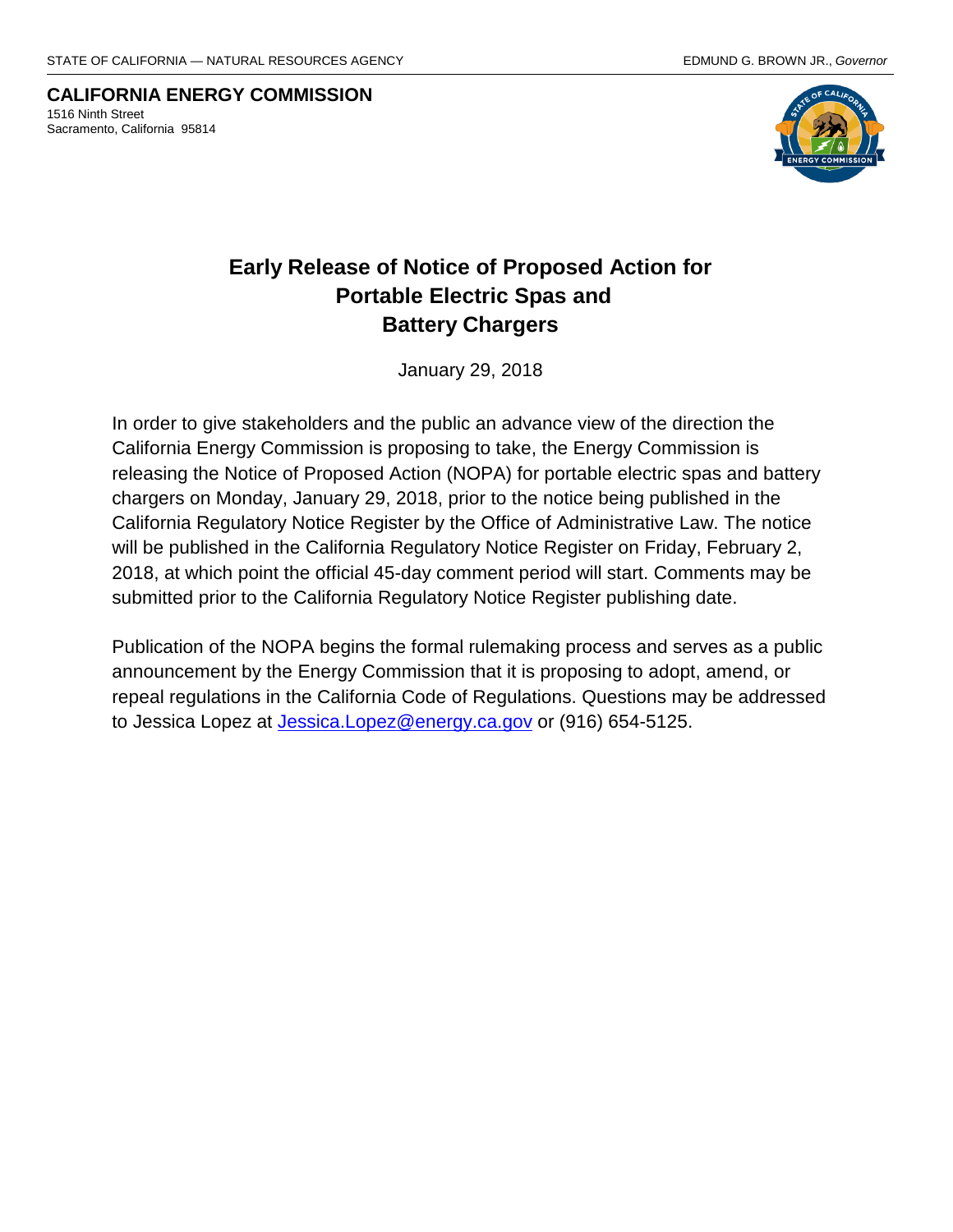#### **NOTICE OF PROPOSED ACTION**

Portable Electric Spas and Battery Charger Systems Appliance Efficiency Rulemaking

California Energy Commission Docket No. 18-AAER-02

The California Energy Commission proposes to modify existing appliance efficiency regulations for portable electric spas to clarify the scope, update the performance standard, update the test procedure, and add a labeling requirement. The Commission proposes to modify existing marking requirements in the appliance efficiency regulations for battery chargers.

#### **NOTICE THAT A PUBLIC HEARING IS SCHEDULED:**

The date set for the adoption of regulations at a public hearing is as follows:

Commission Business Meeting April 11, 2018 Beginning 10:00 a.m. (Pacific Time) California Energy Commission 1516 9th Street Sacramento, CA 95814 Rosenfeld Hearing Room (Wheelchair accessible)

Audio for the adoption hearing will be broadcast over the internet. Details regarding the Commission's webcast can be found at [www.energy.ca.gov/webcast.](http://www.energy.ca.gov/webcast)

If you have a disability and require assistance to participate in these hearings, please contact Poneh Jones at (916) 654-4425 at least 5 days in advance.

# **ORAL AND WRITTEN STATEMENTS**

Interested persons may present oral and written statements, arguments, or contentions regarding the proposed regulations at the hearing, or, prior to the hearing, may submit written comments to the Commission for consideration no later than 5:00 pm on March 19, 2018. The Commission appreciates receiving written comments at the earliest possible date.

Please submit comments to the Commission using the Commission's e-commenting feature by going to the Commission's appliance efficiency rulemaking webpage at <http://energy.ca.gov/appliances/2018-AAER-02/> and click on the "Submit e-comment" link. A full name, e-mail address, comment title, and either a comment or an attached document (.doc, .docx, or .pdf format) is mandatory. After a challenge-response test used by the system to ensure that responses are generated by a human user and not a computer, click on the "Agree & Submit Your Comment" button to submit the comment to the Commission's Docket Unit.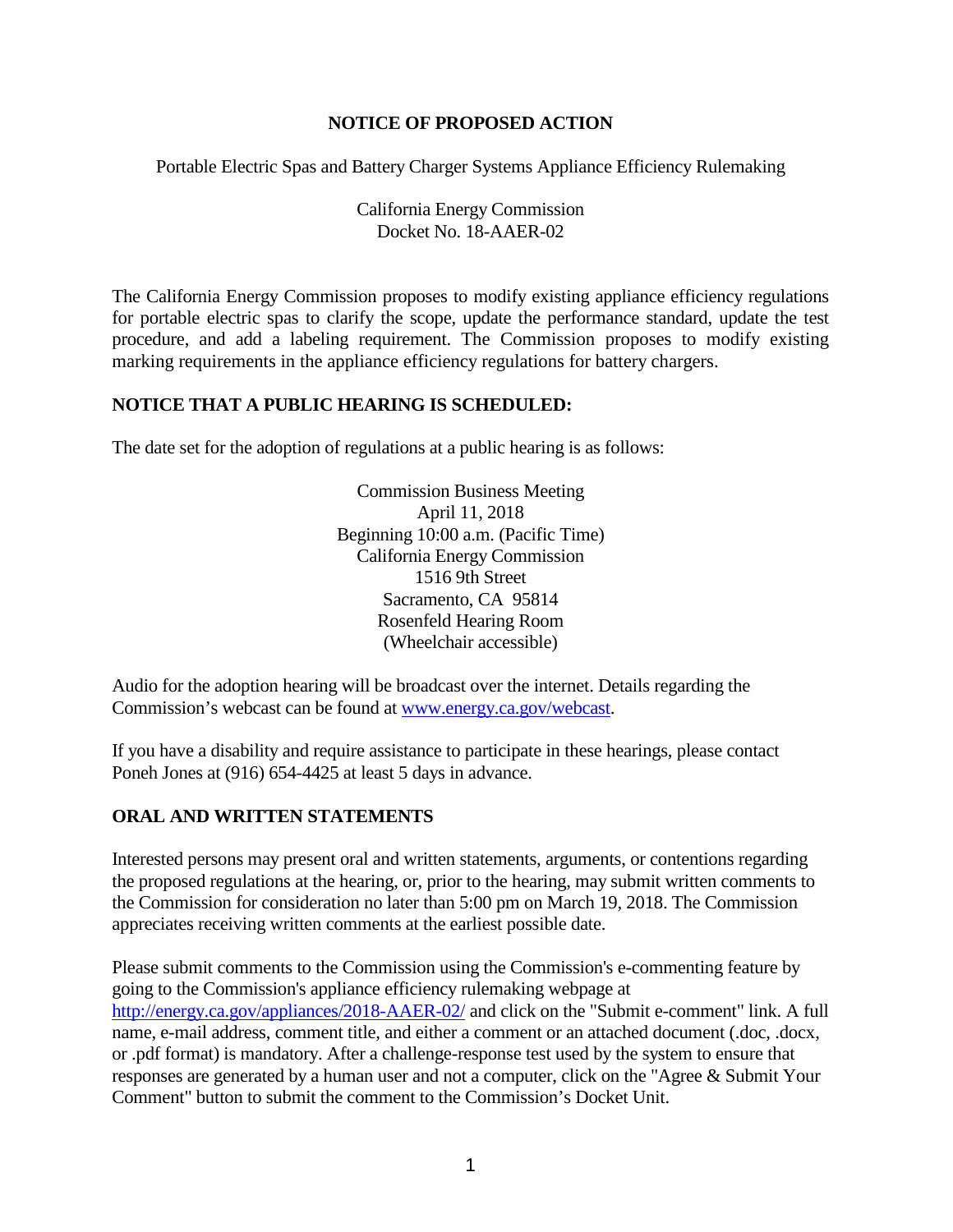Please note that written comments, attachments, and associated contact information included within the written comments and attachments, (e.g., your address, phone, email, etc.) become part of the viewable public record.

You are encouraged to use the electronic filing system, described above, to submit comments. All written comments submitted prior to the hearing must be submitted to the docket unit. If you are unable to submit electronically, a paper copy of your comments may be sent to:

> Docket Unit California Energy Commission Docket No. 18-AAER-02 1516 9th Street, MS-4 Sacramento, CA 95814 Telephone: (916) 654-5076 Or e-mail them to: [Docket@energy.ca.gov](mailto:Docket@energy.ca.gov)

# **PUBLIC ADVISER**

The Commission's Public Adviser's Office is available to assist any person who wishes to participate in this proceeding. For assistance from the Public Adviser's Office, please call (916) 654-4489 or toll-free in California at (800) 822-6228 or contact [publicadviser@energy.ca.gov.](mailto:publicadviser@energy.ca.gov)

**STATUTORY AUTHORITY AND REFERENCE –** Government Code Section 11346.5(a)(2) and 1 California Code of Regulations 14

Authority: Sections 25213, 25218(e), and 25402(c), Public Resources Code.

Reference: Sections 25216.5(d) and 25402(c), Public Resources Code.

#### **INFORMATIVE DIGEST/POLICY STATEMENT OVERVIEW –** Government Code Section 11346.5(a)(3)

#### **Existing laws and regulations related directly to the proposed action and effect of the proposed rulemaking** – Government Code section 11346.5(a)(3)(A).

Existing law requires the Energy Commission to reduce the inefficient consumption of energy and water by prescribing efficiency standards and other cost-effective measures for appliances that require a significant amount of energy and water to operate on a statewide basis. Such standards must be technologically feasible and attainable and must not result in any added total cost to the consumer over the designed life of the appliance.

Existing law also requires the Energy Commission, in determining cost-effectiveness, to consider the value of the water or energy saved, the effect on product efficacy for the consumer, and the life-cycle cost to the consumer of complying with the standard. The Commission also must consider other relevant factors including, but not limited to, the effect on housing costs, the total statewide costs and benefits of the standard over the lifetime of the standard, the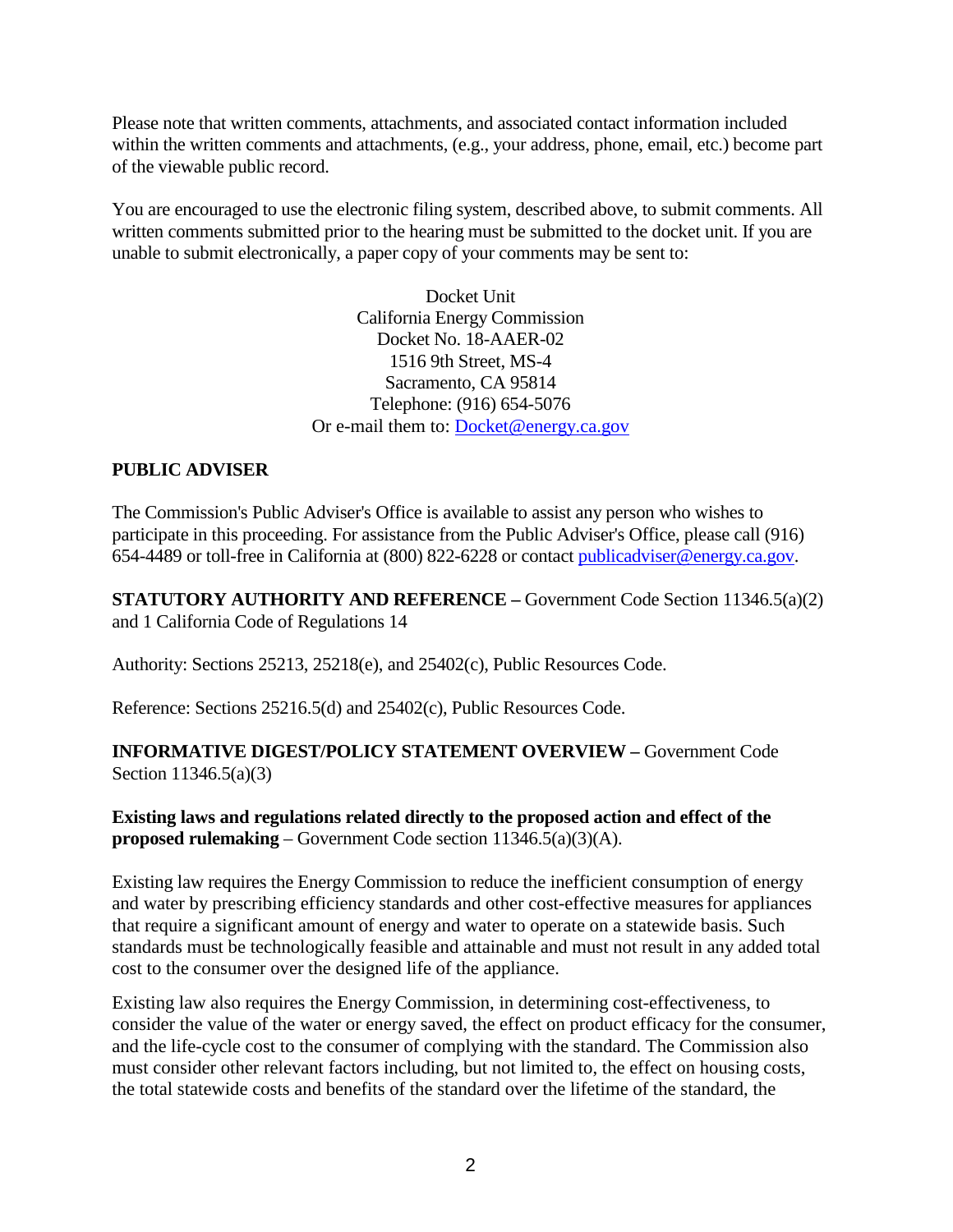economic effect on California businesses, and alternative approaches and the associated costs.

The Appliance Efficiency Regulations (Title 20, Sections 1601-1609 of the California Code of Regulations) contain definitions, test procedures, labeling requirements, and efficiency standards for state- and federally-regulated appliances. Appliance manufacturers are required to certify to the California Energy Commission that their products meet all applicable state and federal regulations pertaining to efficiency before their products can be included in the Commission's database of approved appliances to be sold or offered for sale within California. Appliance energy efficiency is identified as a key to achieving the greenhouse gas (GHG) emission reduction goals of Assembly Bill 32 (Stats. 2006, ch. 488), as well as the recommendations contained in the California Air Resources Board's Climate Change Scoping Plan and Updates.

Energy efficiency regulations are also identified as key components in reducing electrical energy consumption in the Energy Commission's 2013 Integrated Energy Policy Report (IEPR) and the California Public Utilities Commission's 2011 update to its Energy Efficiency Strategic Plan. Finally, Governor Brown identified reduced energy consumption through efficiency standards as a key strategy for achieving his 2030 GHG reduction goals, which was codified in SB 350 (Stats. 2015, ch.547), which requires the state's utilities to achieve a cumulative doubling of energy efficiency savings by 2030.

# PORTABLE ELECTRIC SPAS

Existing regulations establish appliance efficiency standards for portable electric spas manufactured on or after January 1, 2006, which require portable electric spas be tested, meet a performance-based standard, and be certified to the Energy Commission's appliance efficiency database. The existing efficiency standard measures the performance of all portable electric spas in standby mode. The existing test procedure sets uniform testing conditions and measuring procedures for all portable electric spas. Existing law also requires all portable electric spas be marked with the manufacturer name, brand name, or trademark; the model number; and the date of manufacture.

The proposed regulations would maintain the existing scope, covering standard spas, exercise spas, combination spas, and inflatable spas. The proposed regulations would improve the efficiency standards for standard spas, exercise spas, and combination spas manufactured on or after June 1, 2019 and add a new efficiency standard for inflatable spas manufactured on or after June 1, 2019. The proposed regulations would also amend the test procedure to ANSI/APSP/ICC-14 2014, American National Standard for Portable Electric Spa Energy Efficiency beginning June 1, 2019. The proposed regulations would add definitions for the subgroups of portable electric spas to enable implementation of the updated test methods and standby power standard. The proposed regulations would institute a label requirement for all portable electric spas manufactured on or after June 1, 2019. Lastly, the proposed regulations would also modify the data submittal requirements to collect information that is needed to confirm compliance with these requirements.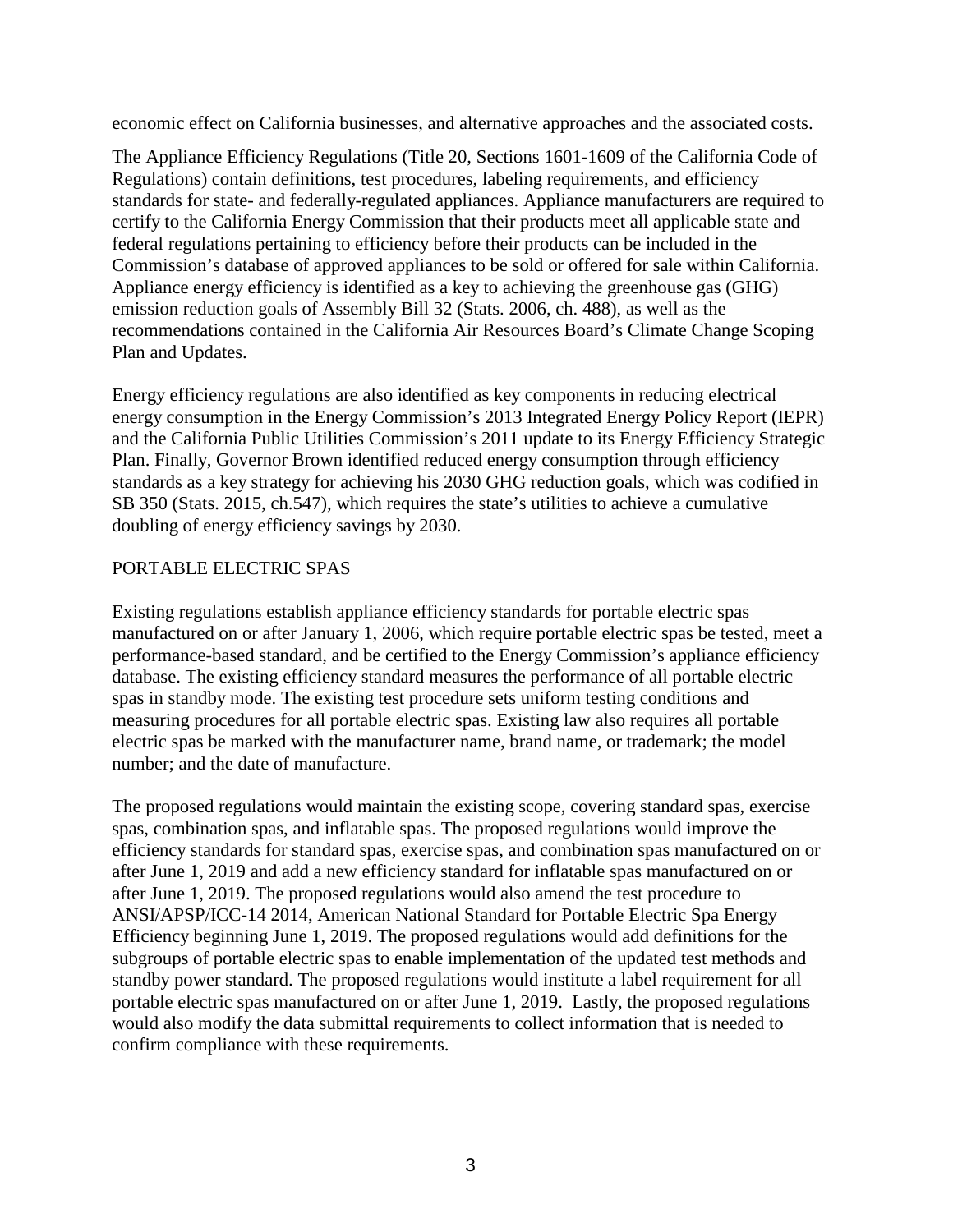#### BATTERY CHARGERS

Existing law requires manufacturers to mark all battery charger systems with a "BC" inside a circle on the product nameplate that houses the battery charging terminals or on the retail packaging and, if included, the cover page of the instructions.

Existing law requires battery chargers that are federally regulated consumer products to meet federal efficiency standards if manufactured on or after June 13, 2018. At that time, the federal efficiency standards will preempt any inconsistent state efficiency standards for these products as a matter of law. Existing federal law does not require federally regulated battery charger systems to be marked with a "BC" inside a circle.

The proposed regulations would modify the existing law by making the "BC" marking requirement applicable only to state-regulated battery chargers, eliminating the need to provide the "BC" mark for battery chargers that are federally regulated consumer products.

**Difference from existing comparable federal regulation or statute** - Government Code section 11346.5(a)(3)(B).

The Energy Commission has determined that there are no existing, comparable federal regulations or statutes that address the energy efficiency standards, testing, certification, or marking requirements in California Code of Regulations, title 20, sections 1602 -1607, for portable electric spas.

The Energy Commission has determined that there are no existing, comparable federal regulations or statutes that address the marking requirements in California Code of Regulations, title 20, section 1607, for battery chargers. There are, however, existing federal regulations for battery chargers concerning matters other than marking that will take effect on June 13, 2018. The regulations proposed here would eliminate the specific marking requirement for federally regulated battery chargers, making the two laws consistent.

#### **Policy statement overview regarding broad objectives of the regulations and the specific benefits anticipated by the proposed amendments** - Government Code section  $11346.5(a)(3)(C)$ .

#### PORTABLE ELECTRIC SPAS

The broad objectives of this rulemaking are to increase energy efficiency savings in the state by establishing energy efficiency standards for portable electric spas, appliances that are prevalent in the state and for which cost-effective standards can be established. It is estimated that over one million spas are installed in California and tens of thousands are sold each year. There are many portable electric spa components that offer opportunities for increased energy efficiency, including heating elements, pump and motor combinations, insulation, and the cover.

The specific benefits anticipated by the proposed portable electric spas regulations include achieving energy efficiency gains. Overall, these regulations help protect public health and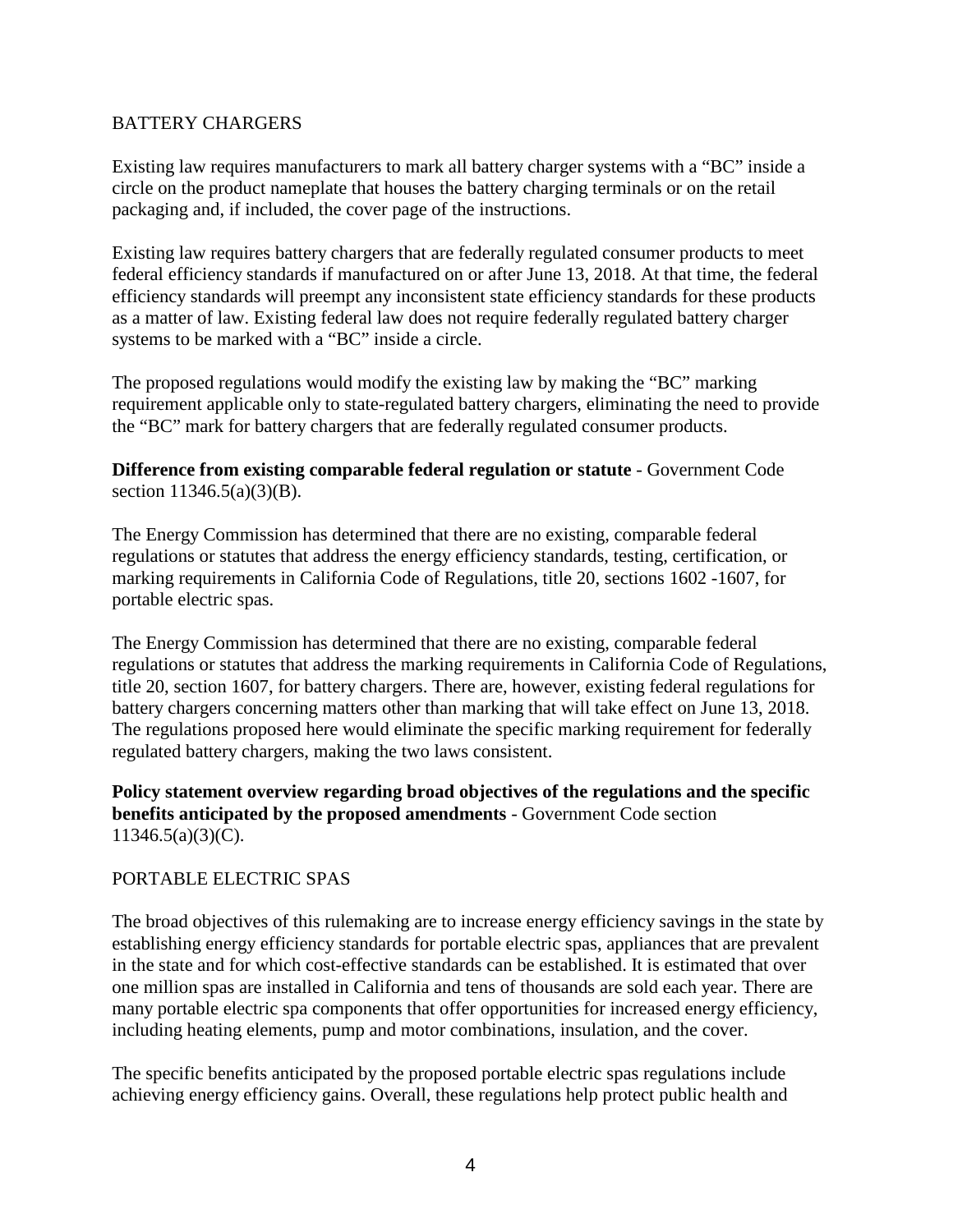safety and the environment by saving approximately 118 gigawatt hours per year from the standby power standard, after full stock turnover , reducing greenhouse gas and criteria pollutant emissions, primarily from lower generation in hydrocarbon-burning power plants, such as natural gas power plants. In addition, the proposed standard would save consumers about \$22 million in electricity bills after stock turnover. Labeling portable electric spa units will lead to energy savings by educating consumers to choose a more efficient unit. The education component on the label has the ability to potentially save an additional 124 gigawatt hours per year, saving consumers \$23 million in electricity bills after full stock turnover. These regulations combined will benefit businesses and consumers by reducing electricity bills by \$45 million per year.

#### BATTERY CHARGERS

The broad objective of this rulemaking is to modify the "BC" marking requirements for battery charger systems so that they only apply to state-regulated battery chargers instead of applying to both state- and federally-regulated battery chargers, to improve the implementation and reduce the costs of the existing regulations.

The specific benefits of the proposed battery charger regulations are to reduce the burden on manufacturers having to otherwise mark with a "BC" battery charger systems that are sold or offered for sale in California, but not having to mark such systems if sold elsewhere in the United States. Aligning the state and federal requirements for marking battery chargers will improve clarity for manufacturers.

# **Inconsistency or incompatibility with existing state regulations** - Government

Code section  $11346.5(a)(3)(D)$ .

The proposed regulations are not inconsistent or incompatible with existing state regulations. There are no other state regulations that address the efficiency standards, testing, marking, or certification requirements in California Code of Regulations, title 20, sections 1602 -1607, for portable electric spas or battery chargers. After conducting a review for any regulations that would relate to or affect this area, the Energy Commission has concluded that these are the only regulations that concern this rulemaking in California.

# **DOCUMENTS INCORPORATED BY REFERENCE –** 1 California Code of Regulations Section  $20(c)(3)$

The Energy Commission proposes to incorporate one document listed below by reference. Pursuant to California Code of Regulations, title 1, section 20, this document is available for review at the Commission at 1516 Ninth Street, Sacramento, California 95814 starting February 2, 2018, weekdays from 9:00 am to 5:00 pm. ANSI/APSP/ICC-14 2014 is also available directly from the publishing entity for a nominal fee. All available contact information, including internet addresses, physical addresses, and phone numbers for this entity has been provided. This document is copyrighted, however, and copies cannot be provided directly by the Energy Commission without violating the documents' terms of use.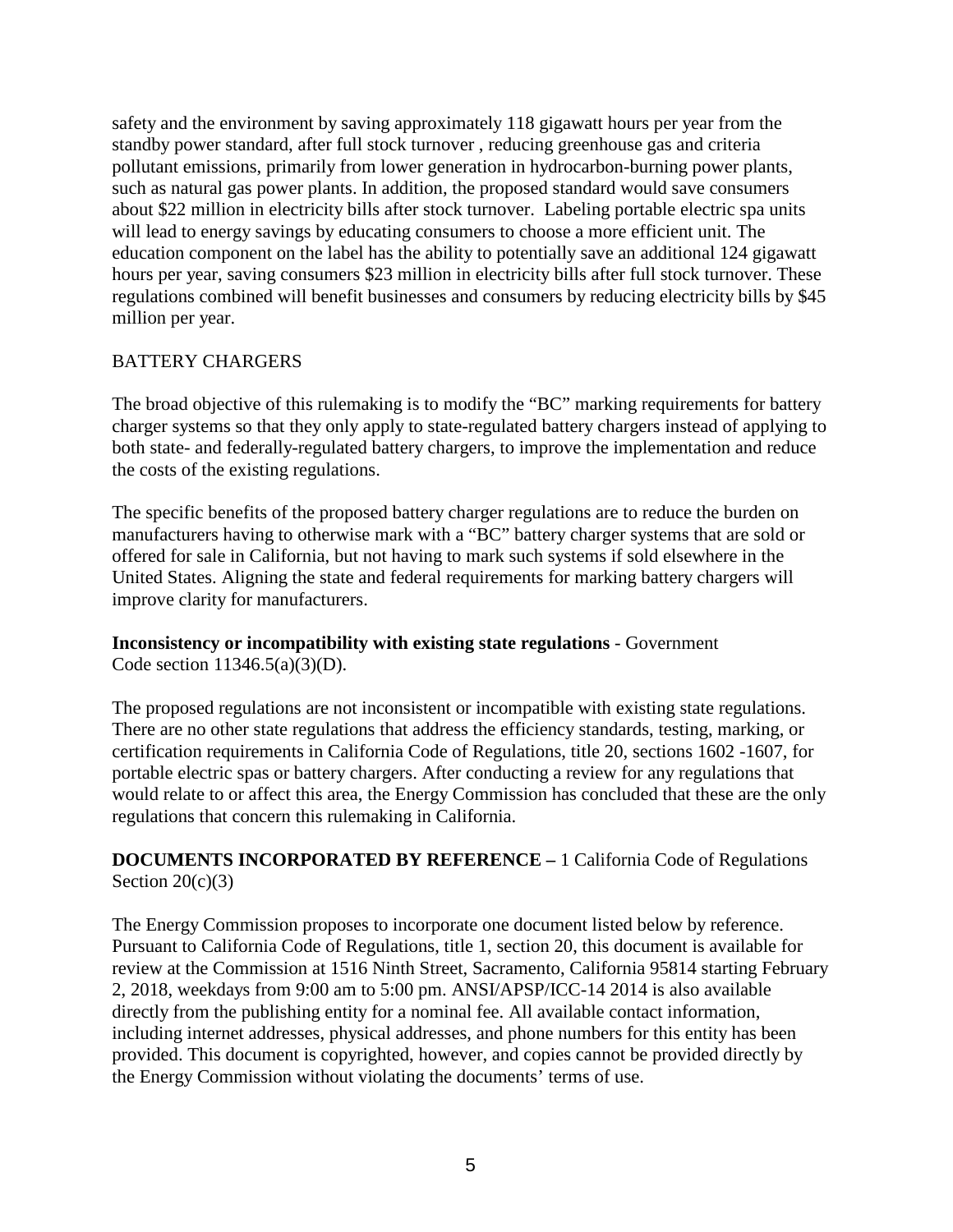In this rulemaking, the affected public consists of manufacturers of portable electric spas and test laboratories that are hired by these entities to conduct the required testing. Many of these companies likely already have the required document, and if not, this document would only need to be procured once no matter how many models the manufacturers would be testing and certifying to the Energy Commission's database. Therefore, the Commission has determined that the cost to obtain this document is nominal for the entities that are subject to these regulations. Because the document will be available for viewing at the Energy Commission and because the fee for obtaining copies of the document is a nominal one-time expense that can be easily absorbed by the entities being regulated, the Commission concludes that this document is reasonably available to the affected public in conformance with California Code of Regulations, title 1, section 20(c).

#### The Association of Pool and Spa Professionals

ANSI/APSP/ICC-14 2014, American National Standard for Portable Electric Spa Energy Efficiency.

Copies available from:

The Association of Pool and Spa Professionals 2111 Eisenhower Avenue Alexandria, VA 22314-4695 Phone: (703)838-0083 www.asps.org

# **LOCAL MANDATE DETERMINATION –** Government Code Section 11346.5(a)(5)

The proposed regulations will not impose a mandate on local agencies or school districts.

# **FISCAL IMPACTS –** Government Code Section 11346.5(a)(6)

Cost or Savings to Any State Agencies. No public agency would necessarily incur costs or savings in reasonable compliance with these regulations. Portable electric spas are not appliances typically purchased by governmental agencies, so any potential change to the price of these appliances as a result of these regulations would be unlikely to have any impact on state agencies. The change to the battery charger regulations would not result in any costs or savings to state agencies purchasing battery chargers as they do not change the underlying efficiency standards.

Cost to Local Agencies or School Districts Requiring Reimbursement. As generally applicable requirements, the proposed regulations will not impose on local agencies or school districts any costs for which Government Code sections 17500-17630 require reimbursement.

Other Nondiscretionary Cost or Savings Imposed Upon Local Agencies. The proposed regulations will not result in any other nondiscretionary cost or savings to local agencies.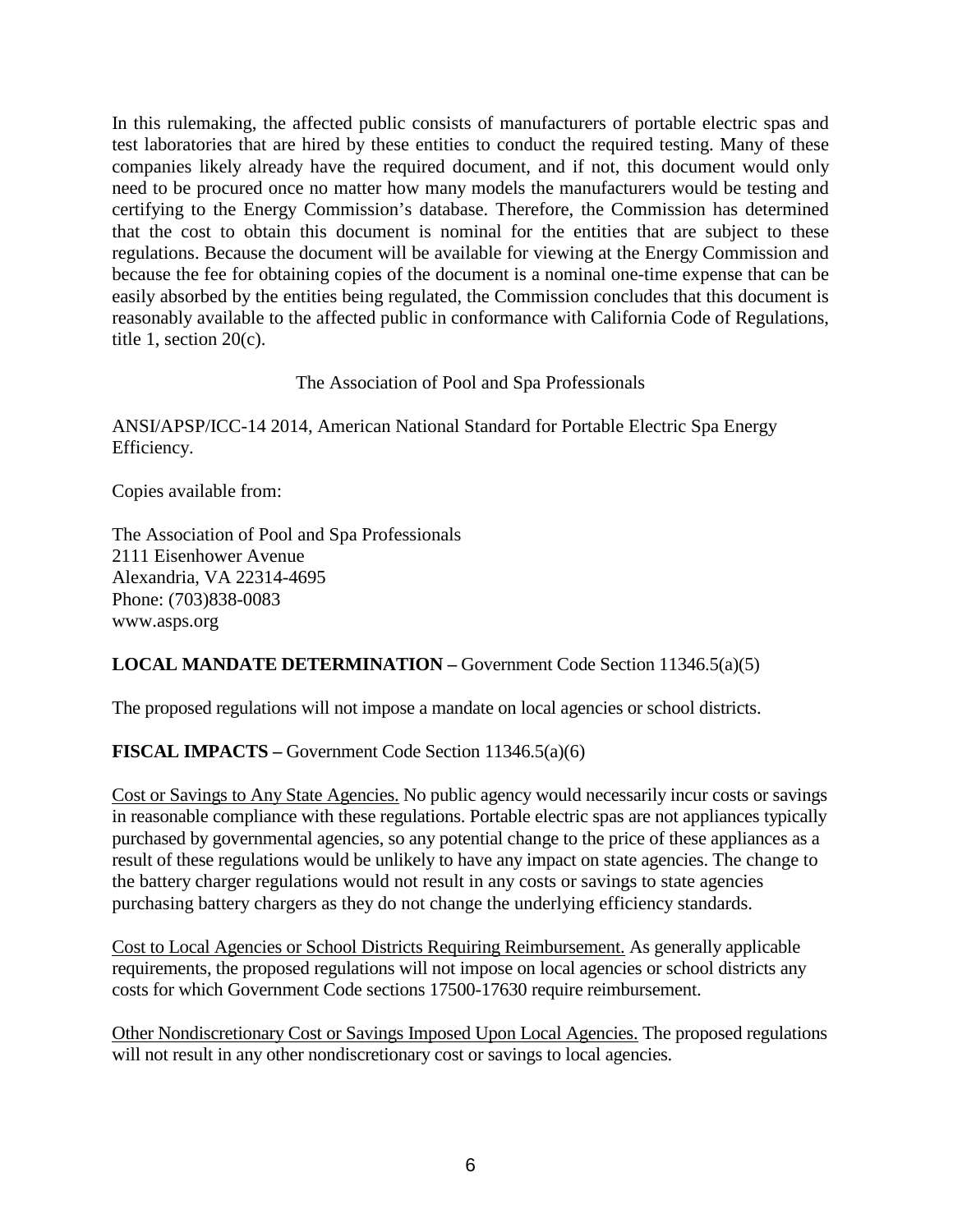Cost or Savings in Federal Funding to the State. The proposed regulations will not result in any cost or savings in federal funding to the state.

# **HOUSING COSTS –** Government Code Section 11346.5(a)(12)

The proposed regulations would not have a significant effect on housing costs.

**INITIAL DETERMINATION RE SIGNIFICANT STATEWIDE ADVERSE ECONOMIC IMPACT DIRECTLY AFFECTING BUSINESS, INCLUDING ABILITY TO COMPETE –** Government Code Sections 11346.3(a), 11346.5(a)(7), and 11346.5(a)(8)

# PORTABLE ELECTRIC SPAS

The Energy Commission has determined that the proposed regulations for portable electric spas will not have a significant, statewide adverse economic impact directly affecting business. This determination includes the ability of California businesses to compete with businesses in other states, because the monetary savings resulting from the energy consumption savings outweigh the cost to improve the efficiency of portable electric spas.

For portable electric spas, the proposed regulations can be met by implementing common and relatively inexpensive design changes. These design changes may require manufacturers to include better insulation in the spa and in the spa cover, such as increasing the R-value of the foam, applying uniform insulation within the body of the spa, adding radiant barriers, and by improving the control settings of the spa. The costs to incorporate these changes are added to the retail price of the unit but do not exceed the benefits of an efficient portable electric spa. Furthermore, based on the data available in the Modernized Appliance Efficiency Database (MAEDBS), approximately 77 percent of the portable electric spas (excluding inflatable spas) that are currently being sold meet the proposed standard. Thus, the proposed efficiency standard can be met by incorporating existing efficiency technologies in portable electric spas. Finally, consumers of portable electric spas are not generally price-sensitive, so the increase in the initial cost of a spa is not likely to have any discernable impact on the number of spas sold in the state, and therefore no adverse impact to California businesses that manufacture and sell portable electric spas.

# BATTERY CHARGERS

The Energy Commission has determined that the proposed regulations for battery chargers will not have a significant, statewide adverse economic impact directly affecting business, including the ability of California businesses to compete with businesses in other states. The proposed regulations merely remove the requirement to mark battery chargers that are federally regulated consumer products, thus reducing manufacturers' cost to comply with the existing regulations without reducing the efficiency requirements or savings of the regulations.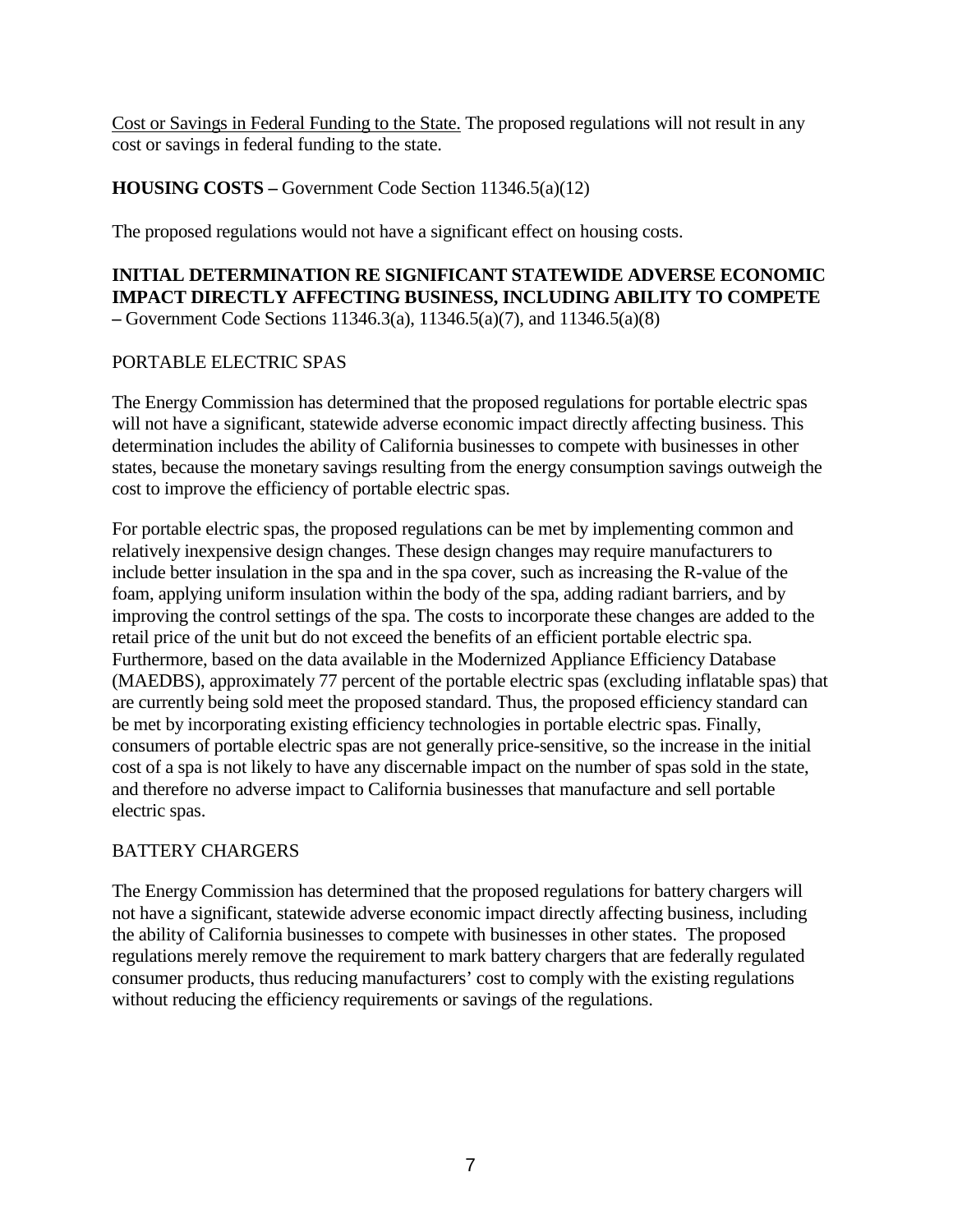#### **STATEMENT OF THE RESULTS OF THE ECONOMIC IMPACT ASSESSMENT –** Government Code Section 11346.5(a)(10)

# Creation or elimination of jobs within the state:

No new jobs will be created and no existing jobs will be eliminated by the proposed regulations.

Creation of new businesses or the elimination of existing businesses within the state:

No new businesses will be created and no existing businesses will be eliminated by the proposed regulations.

# Expansion of businesses currently doing business within the state:

The proposed regulations may result in a slight expansion of businesses currently doing business in the state.

# Benefits of the regulation to the health and welfare of California residents, worker safety, and the state's environment:

The proposed regulations will benefit California residents by ensuring that portable electric spas purchased are energy efficient. In addition, the Energy Commission does not anticipate any benefits to worker safety as a result of the proposed regulations because this regulatory action will not impact working conditions or worker safety. The implementation of the proposed regulations for portable electric spas will benefit the state's environment by reducing energy consumption, and therefore lowering emissions of air pollutants, including greenhouse gases.

There are no benefits of the regulation associated with health, welfare, worker safety, or the state's environment associated with the proposed regulations for battery charger marking.

Accordingly, the Energy Commission has determined that the proposed regulatory action will not have a significant impact on business.

# **COST IMPACTS ON REPRESENTATIVE PERSON OR BUSINESS –** Government Code Section 11346.5(a)(9)

For portable electric spas, a representative business would not incur any additional costs from the proposed regulations. Implementation of the proposed test procedure will not result in added manufacturer costs because other than the water temperature and ambient air temperature testing conditions, the proposed test procedure is relatively the same compared to the existing test procedure. The Energy Commission concluded and is not aware of any cost impacts that a representative private person or business would necessarily incur in reasonable compliance with the proposed action.

For battery chargers, a representative business would not incur any additional costs from the proposed regulations. The proposed regulations eliminate the need to mark some types of battery chargers, potentially reducing manufacturers' cost of compliance compared to the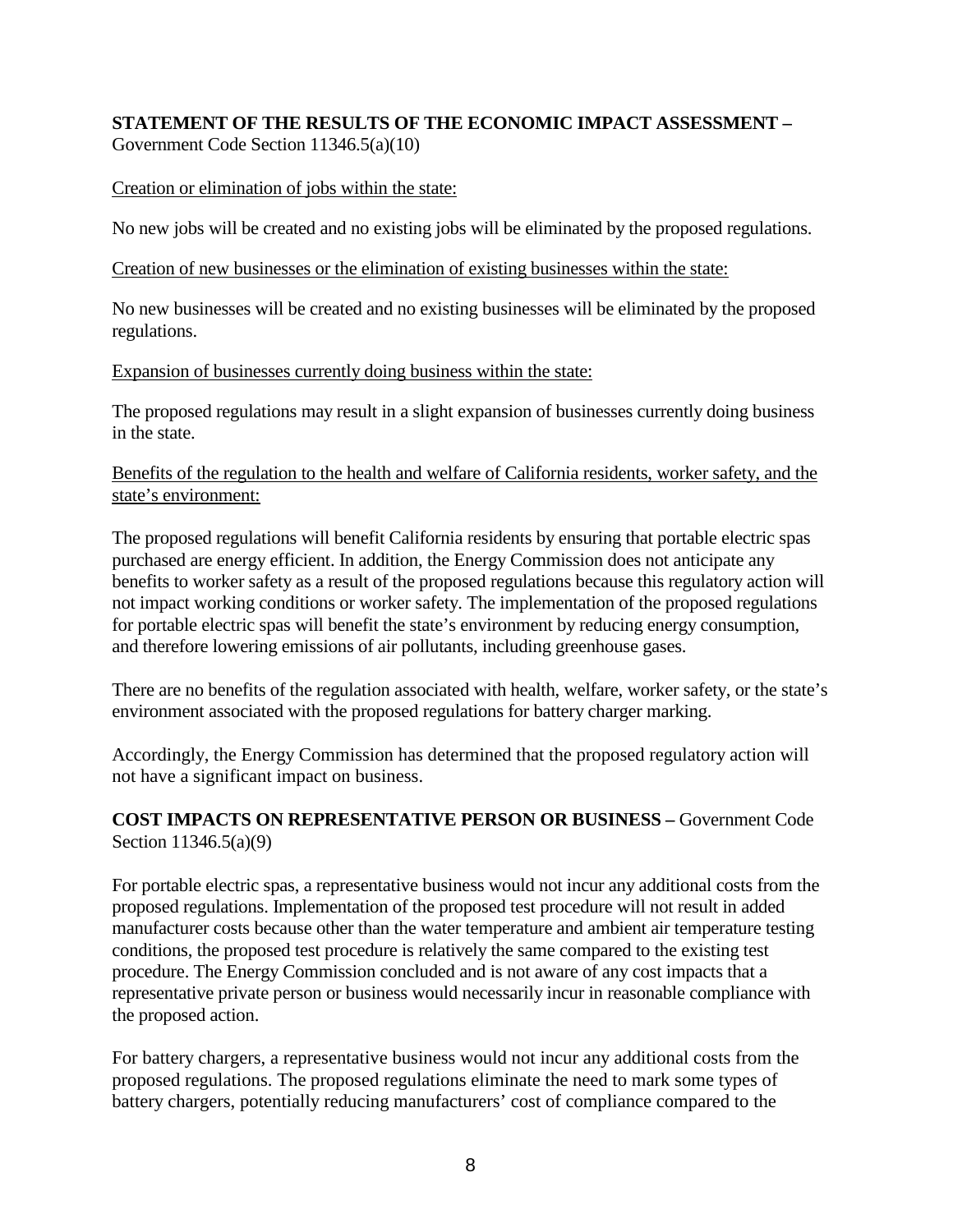existing regulations by allowing products sold nationwide to also be sold in California without unique marking. The Energy Commission concluded and is not aware of any cost impacts that a representative private person or business would necessarily incur in reasonable compliance with the proposed action.

# **BUSINESS REPORT –** Government Code Sections 11346.5(a)(11) and 11346.3(d)

The proposed regulations impose a new label requirement on manufacturers of portable electric spas and therefore require additional reporting costs for businesses. Over a 10 year period, the Energy Commission anticipates the cost to design, develop, and adhere the label to the product will cost manufacturers of standard spas or exercise spas, approximately \$681 per year. For manufacturers of combination spas, the cost over 10 years would be approximately \$265 per year over 10 years. And for inflatable spa manufacturers the cost over three years will be approximately \$845 per year.

The proposed regulations do not impose any new data reporting requirements related to battery chargers.

It is necessary for the health, safety, or welfare of the people of the state that these regulations apply to businesses. As discussed above, improving energy efficiency of appliances sold in California is an important state goal with public health and safety and environmental benefits.

# **SMALL BUSINESS IMPACTS –** 1 California Code of Regulations Section 4(a) and (b)

For purposes of this analysis, the Energy Commission used the consolidated definition of small business contained in Government Code section 11346.3(b)(4)(B). The Commission has determined that the proposed regulations will affect small business. These regulations would affect businesses, including those independently owned and operated and not dominant in their field of operation, involved in manufacturing portable electric spas and battery chargers, as well as businesses involved in the retail and wholesale trade of portable electric spas and battery chargers. These small businesses are legally required to comply with the regulations. The regulations do not uniquely affect small businesses and will not yield any unique costs or savings to small businesses.

# **ALTERNATIVES STATEMENT –** Government Code Section 11346.5(a)(13)

The Energy Commission must determine that no reasonable alternative considered by the agency, or that has otherwise been identified and brought to the attention of the agency, would be more effective in carrying out the purpose for which the action is proposed, would be as effective and less burdensome to affected private persons than the proposed action, or would be more costeffective to affected private persons and equally effective in implementing the statutory policy or other provision of law.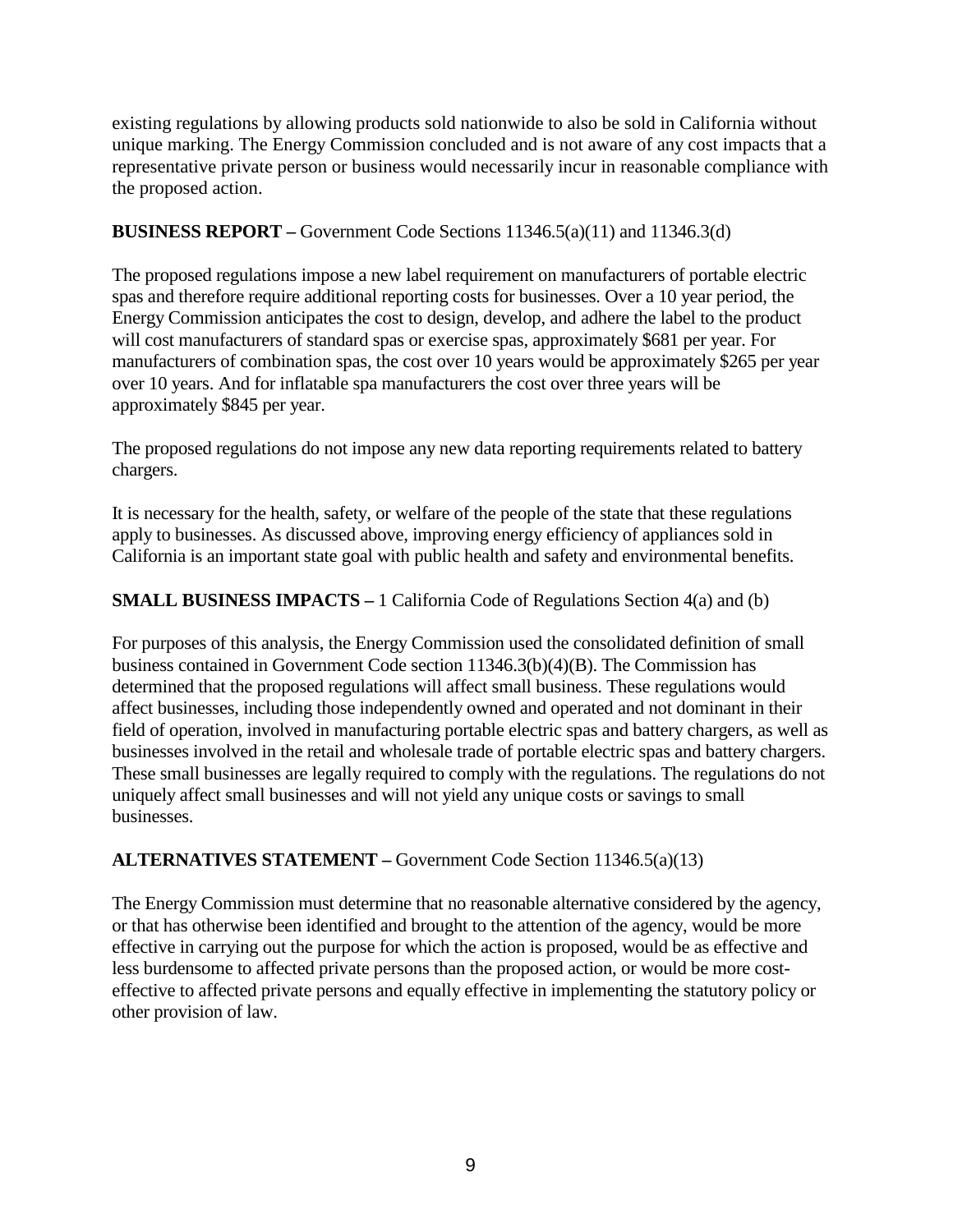# **CONTACT PERSON –** Government Code Section 11346.5(a)(14)

Inquiries concerning all aspects of the rulemaking process, including the substance of the proposed regulations, should be directed to Angelica Romo-Ramos at [Angelica.Romo@energy.ca.gov](mailto:Angelica.Romo@energy.ca.gov) or (916) 654-4147. The designated backup contact person is Jessica Lopez at (916) 654-5125 or by e-mail at [Jessica.Lopez@energy.ca.gov.](mailto:Jessica.Lopez@energy.ca.gov)

#### **COPIES OF THE INITIAL STATEMENT OF REASONS AND THE TEXT –** Government Code Section 11346.5(a)(16)

The Energy Commission has prepared an initial statement of reasons for the proposed regulations, has available all the information upon which this proposal is based, and has available the express terms of the proposed action. To obtain a copy of any of this information, please visit the Commission's website at: [https://efiling.energy.ca.gov/Lists/DocketLog.aspx?docketnumber=18-](https://efiling.energy.ca.gov/Lists/DocketLog.aspx?docketnumber=18-AAER-02) [AAER-02](https://efiling.energy.ca.gov/Lists/DocketLog.aspx?docketnumber=18-AAER-02) or contact Angelica Romo-Ramos at [Angelica.Romo@energy.ca.gov](mailto:Angelica.Romo@energy.ca.gov) or (916) 654- 4147.

# **AVAILABILITY OF SUBSTANTIAL CHANGES TO ORIGINAL PROPOSAL FOR AT LEAST 15 DAYS PRIOR TO AGENCY ADOPTION/REPEAL/AMENDMENT OF RESULTING REGULATIONS –** Government Code Section 11346.5(a)(18)

Participants should be aware that any of the proposed regulations could be substantively changed as a result of public comment, staff recommendation, or recommendations from Commissioners. Moreover, changes to the proposed regulations not indicated in the express terms could be considered if they improve the clarity or effectiveness of the regulations. If the Commission considers changes to the proposed regulations pursuant to Government Code section 11346.8, a full copy of the text will be available for review at least 15 days prior to the date on which the Commission adopts or amends the resulting regulations.

# **COPY OF THE FINAL STATEMENT OF REASONS –** Government Code Section 11346.5(a)(19)

At the conclusion of the rulemaking, persons may obtain a copy of the final statement of reasons once it has been prepared by visiting the Commission's website at: <https://efiling.energy.ca.gov/Lists/DocketLog.aspx?docketnumber=18-AAER-02> or contacting Angelica Romo-Ramos at [Angelica.Romo@energy.ca.gov](mailto:Angelica.Romo@energy.ca.gov) or (916) 654-4147.

# **INTERNET ACCESS –** Government Code Sections 11346.4(a)(6) and 11346.5(a)(20)

The Energy Commission maintains a website in order to facilitate public access to documents prepared and considered as part of this rulemaking proceeding. Documents prepared by the Commission for this rulemaking, including this Notice of Proposed Action, the Express Terms, and the Initial Statement of Reasons have been posted at: [https://efiling.energy.ca.gov/Lists/DocketLog.aspx?docketnumber=18-AAER-02.](https://efiling.energy.ca.gov/Lists/DocketLog.aspx?docketnumber=18-AAER-02)